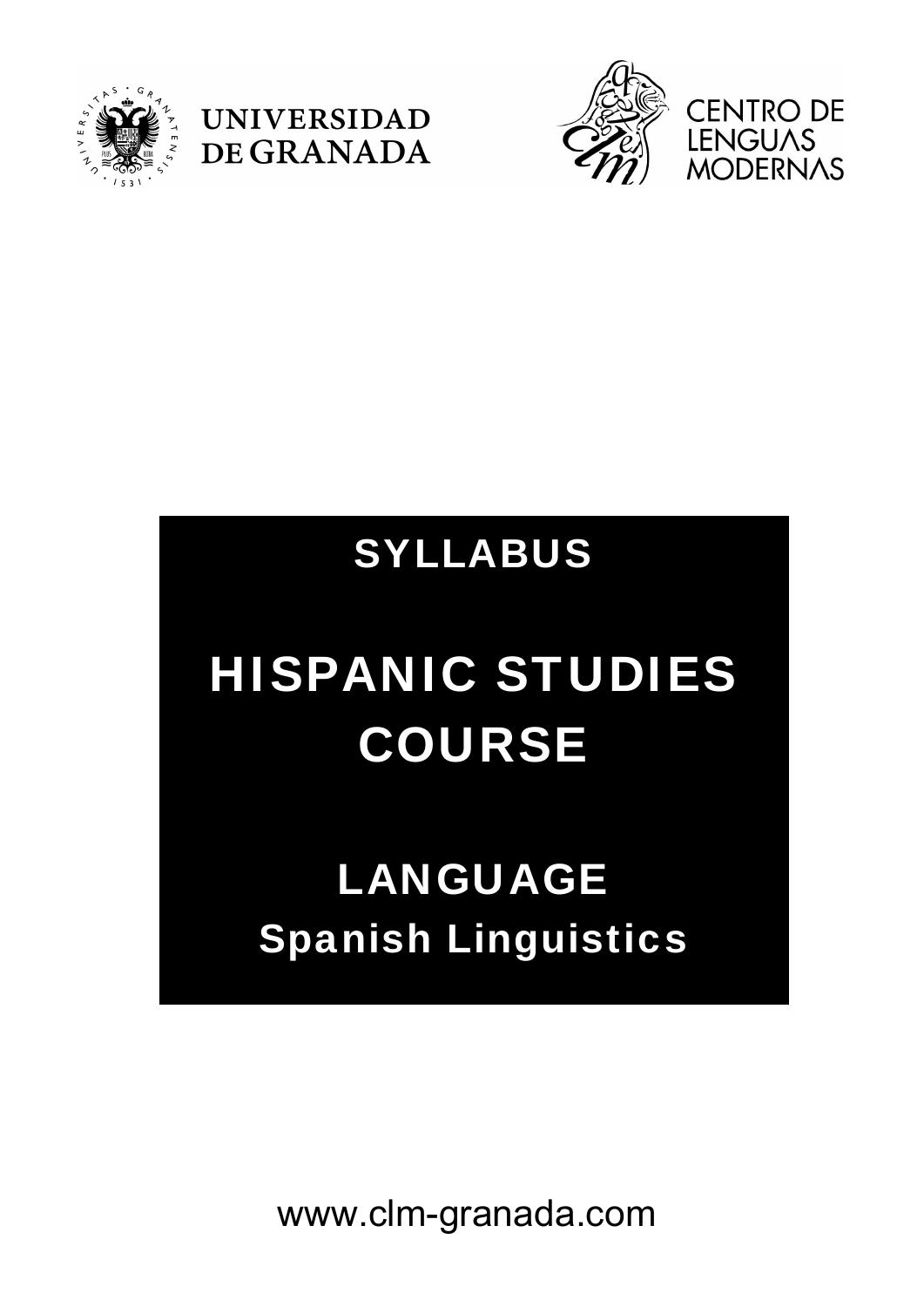#### **SPANISH LINGUISTICS**

#### **General description**

This subject attempts to familiarize students with the most important topics in Linguistics as a science of the language in general and more specifically, with Spanish Linguistics.

During the course we will learn that human language, the most perfect sign system that exists today, is a complex and fascinating system, in constant evolution. In the first part of this subject, we will study some of the main aspects of the Spanish language as a system, and its peculiarities as a means of social communication. We will also define the units of the linguistic system, and learn the terminology necessary to remove any barriers in the study of general and Spanish linguistics.

In the second part of this course, we will cover topics related to Spanish linguistic diversity. We will explore the world of linguistic universals and analyze the relationship between language and the worldview. We will also talk about dignity of languages and, the prejudices and clichés that exist in some of them. We will take a brief tour through the evolution of general and Spanish Linguistics, and their methods.

#### **Content**

Communication. Verbal and nonverbal communication. Factors in linguistic communication.

The communicative intention. Language functions.

Signs: types. Natural and artificial semiological systems. The sciences that study signs. The linguistic sign: structure and characteristics.

Language as a system. Phonic, morphosyntactic and lexical level.

Language varieties: geographic, social and functional.

Spanish linguistic diversity.

Linguistic universals. Types.

Language and the worldview.

The dignity of languages. Prejudices and clichés in languages.

Spanish Linguistics: evolution and methods.

#### **Assessment**

Students' performance will be assessed on three different aspects: Final exam (40%), Mid-course exam (30%) Attendance, active participation in class, completion of homework and programmed activities

#### **Bibliography**

for class and home (30%).

FERNÁNDEZ PÉREZ, M., *Introducción a la lingüística. Dimensiones del lenguaje y vías de estudio*, Barcelona, Ariel,1999.

-ESCANDELL VIDAL, M. VICTORIA coordinadora ; Victoria Marrero Aguiar...[et al.]

*Invitación a la Lingüística* , Madrid : Ramón Areces, 2011

-HUALDE JOSÉ IGNACIO..[et al.] Introducción a la lingüística hispánica / Cambridge : Cambridge University Press, 2010

-MORENO CABRERA, J. C., La dignidad e igualdad de las lenguas. Crítica de la discriminación lingüística, Madrid, Alianza Editorial, 2000. -MORENO CABRERA, J. C., *Introducción a la lingüística. Enfoque tipológico y universalista*, Madrid, 2004. Nota a constant of the Síntesis, the Síntesis, the constant of the constant of the constant of the constant of the constant of the constant of the constant of the constant of the constant of the constant of t

**-**RODRÍGUEZ FERNÁNDEZ, Ana M. *Bibliografía fundamental de la Lengua Española: Fuentes para Su Estudio* Castalia, Editorial S.A., 2000